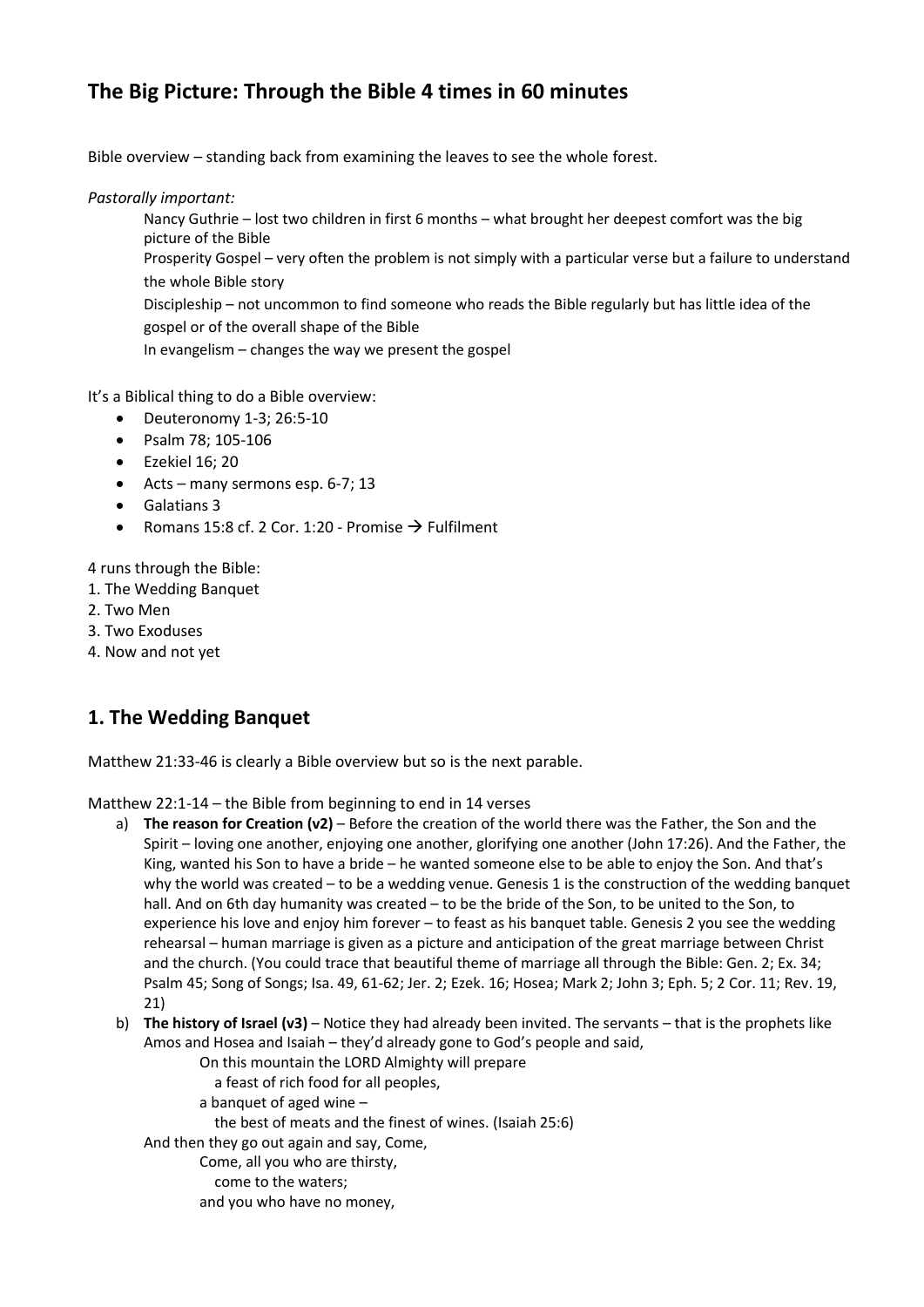come, buy and eat!

Come, buy wine and milk

without money and without cost. (Isaiah 55:1-2)

When you read the Old Testament prophets you are hearing them inviting Israel to the wedding banquet of the Son. You also get it in Proverbs 9 – wisdom prepares a banquet and sends out servants and calls out "Come eat my food, come drink my wine"

But Israel refused to come. They preferred to go to the banquets of idols and demons. They preferred to sit at the table of Folly and eat stolen bread and drink out of cracked cisterns.cf. Isaiah 25:6; 55:1-2; Proverbs 9:1-5

- c) **The history of Israel continued through to John the Baptist and the Apostles (v4-6)** They've refused to come – massive insult – He should have destroyed his people long ago or at least have given up on them but instead he sends out more servants – Jeremiah, Ezekiel, Nahum, Zephaniah, Habakkuk, all the way to John the Baptist, and on to the apostles – Peter, James, John – all to passionately persuade them to come to his banquet: "Everything is ready, forgiveness is ready, fellowship with God is ready, the living waters are ready, the true bread is ready" But v5, v6 – happened – Jeremiah thrown down a well, John the Baptist's head on a platter, Stephen stoned.
- d) **The judgment of Jerusalem and the gospel goes to the Gentiles (v7-10)** The city that is burnt is Jerusalem – and it was burnt – 40 years after Jesus by the Romans. Burnt as a sign that this people had rejected the one who had wanted to gather them under his wings as a hen gathers her chicks under her. Burnt as a sign that there was no more glory to be found in that city, the glory had departed. And just with the previous parable of the tenants – there is a movement from Israel to the Gentiles – you get it at the end of Acts as well – Acts 13 and 28 – if you won't listen we'll turn to the Gentiles, they will listen. And so the great wedding invitation goes out to the non-Jewish world – to Asia, to Europe, to Africa, to Australia.
- e) **The final judgment (v11-13)** The thing about the guy not in his wedding clothes the main point is that he is not dressed for the occasion. It's like turning up at work in your pyjamas or coming to church in a swimming costume – he's just clearly not dressed for the occasion. Which means either he hasn't got a clue what sort of occasion he's really at – or he doesn't care. Either way he is not there for the wedding of the Son. That's the key thing - he hasn't come to this banquet to enjoy the Son. This illustration works well in our context. You know how there are people who crash into events just for the food. See there's a big tent and smell the food and they sneak in. And if you asked them, of how do you know Njeri and Mwangi. They'd have to bluff their way through. They didn't even know it was a wedding. And that is exactly what can happen in the Kingdom. There can be people drawn in who are interested in the food – in the community – in the music – in the worship – interested in tapping into the power of God. But they haven't grasped that this is a wedding banquet for the Son of God. v13 - In the Kingdom all is freedom because the Son has set you free. Outside is bondage – tied hand and foot. In the Kingdom is glorious light, the Sun of Righteousness. Outside is outer darkness. In the Kingdom is the joy of a great wedding banquet, the joy of knowing Christ. Outside there will be weeping and gnashing of teeth. And the only way you are in the banquet is you were chosen (v14) and the Son of God was tied up like an animal and sacrificed for you, he was cast out into darkness so you could be brought into the light, he went through the torment so you could be brought into the joy.
- How does that change the way we read the Bible?

Could dramatize story.

#### **2. Two Men**

Adam and the Second Adam Noticed by Irenaeus (130-202) Luke 3 – Son of God  $\rightarrow$  Adam son of God Acts 17:26-31 – one man, a man appointed Romans 5 1 Cor. 15:47 – first man, second man

How does the Bible start? – creation, garden, tree of life, perfection, beauty, God and man dwelling together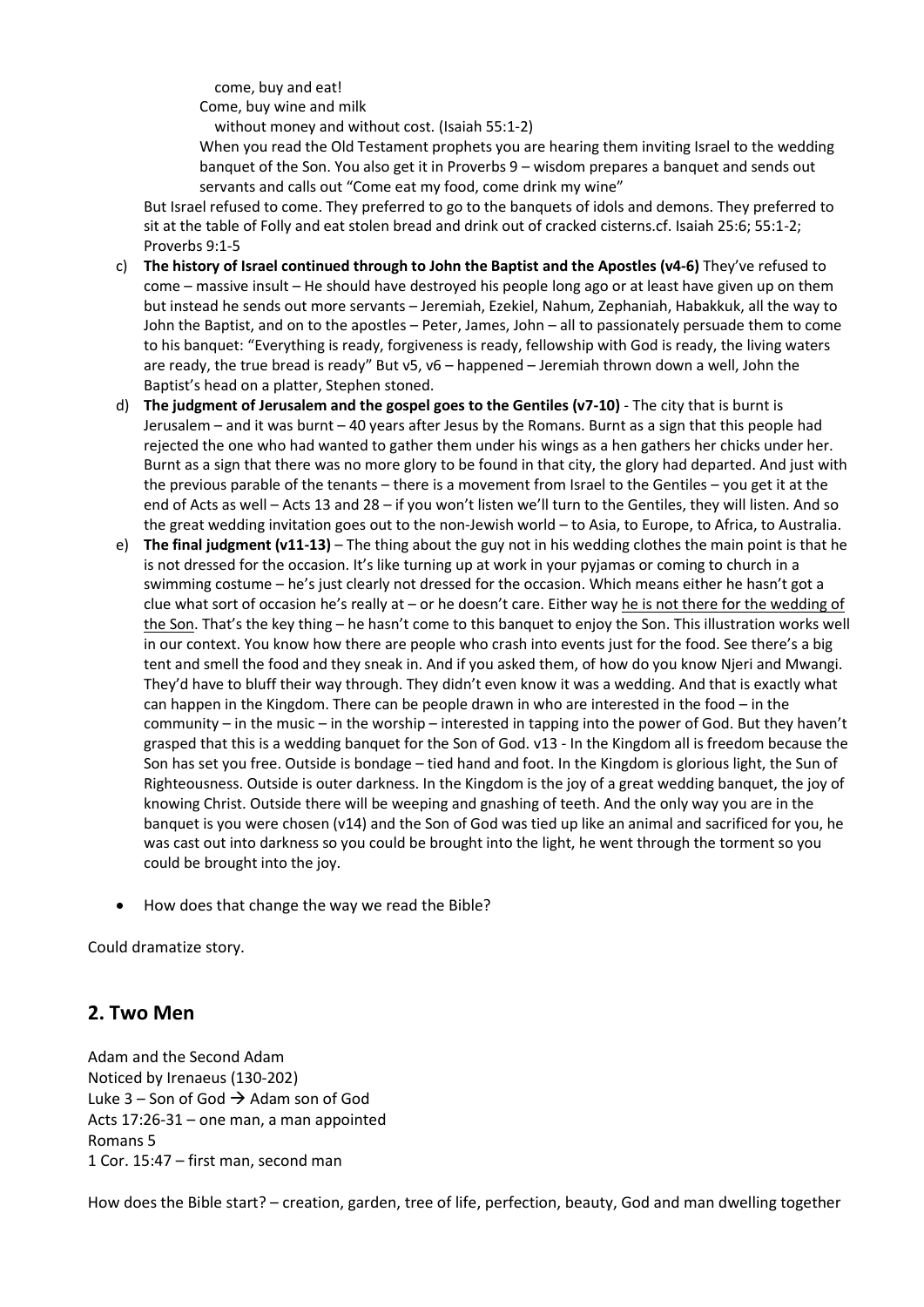How does it end? – recreation, garden city, tree of life, perfection, even greater beauty and glory, God and man dwelling together

First man is deceived, believes the lie that God is not good, chooses death rather than life, expelled from garden, cut off from tree of life, cut off from fellowship with God, cursed, takes the whole creation down with him.

Adam starts perishing, starts dying – like a cut flower – decay, heading for death

But immediately there is the promise (Gen. 3:15) of another man, born of woman, who will crush Satan and in the process he himself will be crushed.

The OT is the search for the second Adam:

- Noah as an Adam in charge of the animals in the ark like a new Eden then emerging into a new world with the Adamic blessing and commission to be fruitful and fill – but then he disappoints
- Abraham Gen.  $12$  the Adamic blessing of the world
- Isaac Gen. 26 blessed with the Adamic/Abrahamic blessing, bringing a 100-fold harvest in a time of famine (cf. Matt. 13) and water out of dry ground
- $M$ oses tabernacle/Eden Exodus 25-40 God dwelling with his people, the cherubim, the lamp/tree
- Joshua 10:24-25 cf. Gen. 3:15
- Judges saviours (2:16), serpent crusher representative battling with deception (14:1-9; 16:5,21,30)
- Kings:
	- David  $-1$  Samuel 17 crushing head of God's enemy
	- Psalm 1 the tree of life, first Adam and second Adam
	- Solomon's rise and fall (1 Kings 1-11)
	- $\bullet$  [Uzziah](http://watumishiwaneno.wordpress.com/2013/05/25/two-leadership-shapes/) (2 Chron. 26)
- Prophets:
	- $\bullet$  Isaiah 1 cf. 53 the first Adam and the second Adam
	- Jonah (fleeing the presence of God) versus Ezekiel (the Spirit-filled son of man)

Finally the second Adam comes.

Born of woman but like the first Adam he has no earthly Father.

He is tempted by Satan but he resists.

He shows that he is the one who can reverse every effect of the fall – sickness, blindness, demons, even death itself.

Like Adam he has to make a decision in the garden – a much harder garden – and he chooses God's will. As Adam was cut off from the tree of life so Christ goes willingly die on a tree that he might become the tree of life to us. At the very moment the serpent has the heels of the seed of woman nailed and it looks like he has triumphed, the serpents head is being crushed, Satan is being disarmed, mortally wounded, decisively defeated – Gen. 3:15//Col. 2:15.

And then Jesus rises again on the first day of the week – as the firstborn of a new creation. He's met by Mary – do you remember what she mistakes him for? – the gardener – and he is – he is the second Adam remaking Eden for us.

Does it matter - to how we read the Bible and how we preach?

"In God's sight there are two men – Adam and Jesus Christ." Thomas Goodwin from 1 Cor. 15:47 – we either hang off the belt of one or the other. Everyone after Adam is born in him – connected to him like the branches of a tree to the root – and so they die – 1 Cor. 15:22a. So evangelism is not about offering two options – heaven or hell – with us as a neutral observer (Or worse – "have this lifestyle upgrade") - No – the Bible assumes we are born in Adam – perishing, cursed – we don't just need motivating, we don't need a bit of a boost, we need to die and be born again in Christ – we start as a branch in Adam's rotten tree and we need to be cut off and grafted into Christ.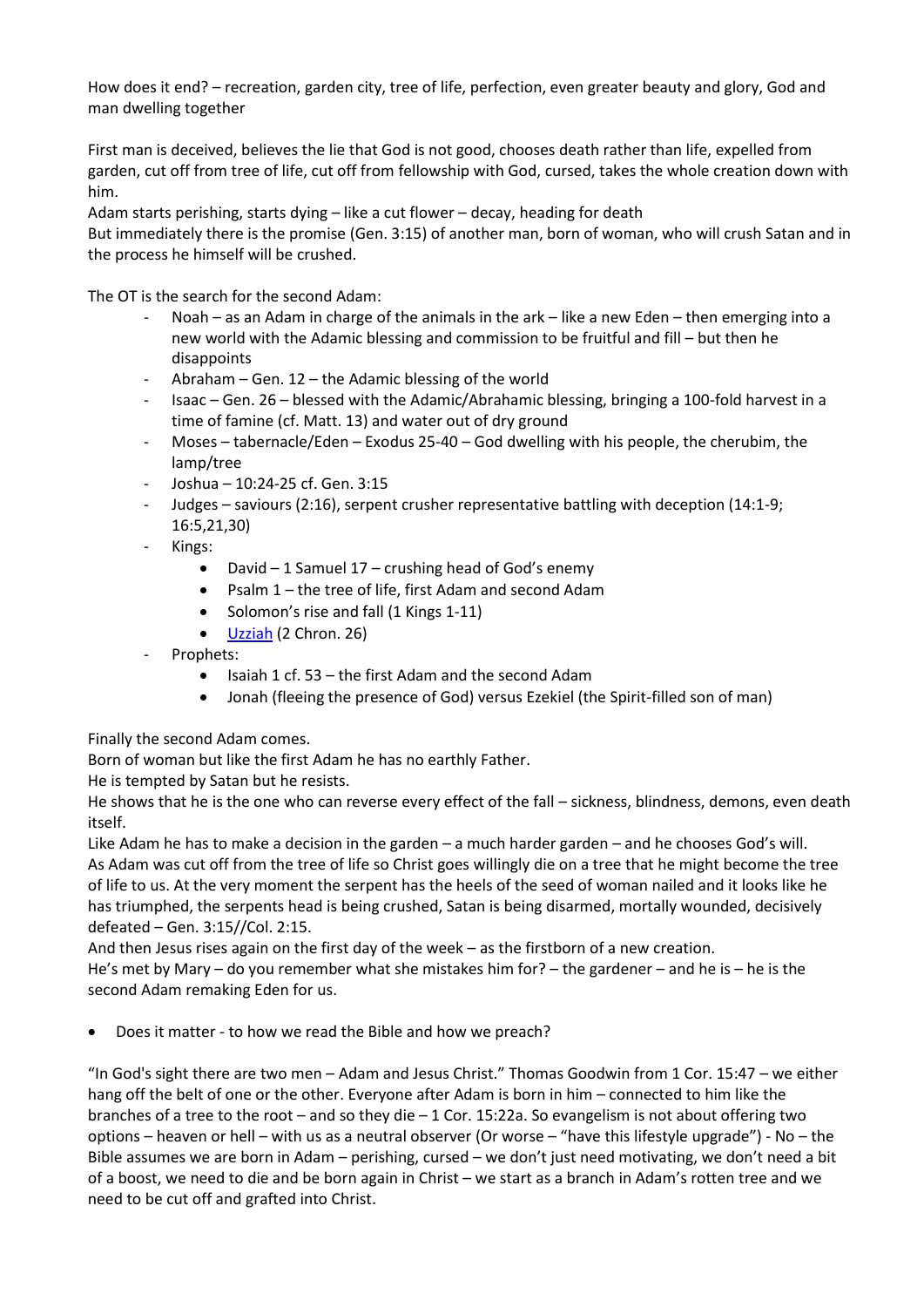Two men – you're in one or the other - we all start in Adam – but now we can be in Christ – you can be cut from the tree of Adam and grafted into Christ.

Caution: Don't try to see this everywhere – push everything to fit this – but don't be surprised when you see hints of Adam and the New Adam, of paradise lost and paradise restored – because that is the big storyline of the Bible.

E.g. 1 Chron. 1:1; 4:9-10 – Jabez – looks like he might be a new better Adam to reverse the Fall with the mention of the pain of childbirth, blessing, enlargement, removal of evil and pain (cf. Gen. 1:28; 3:8, 16) but he dies and the genealogy moves on.

#### **3. Two Exoduses <sup>1</sup>**



Eden – perfect Sabbath rest

Fall

<u>.</u>

Downhill all the way to slavery in Egypt

Physical but also spiritual – see that in places like Ezekiel 20 – Israelites are worshipping idols The way out of this slavery is through a Lamb dying, blood over door, angel of death, corpse in every house Point of Exodus is not just release but to bring them to a new Eden, new Sabbath rest – a land of milk and honey where God would dwell with them again.

That the end of the story?

No – good for about a generation – while Joshua's with them but then they fall again and it's really just a long downward spiral all the way through the books of Kings and Chronicles till you get to another slavery and exile from the land of rest – this time in Babylon.

<sup>1</sup> Credit for this overview and diagram go to Jim Sayers, Communications Director of Grace Baptist Mission UK.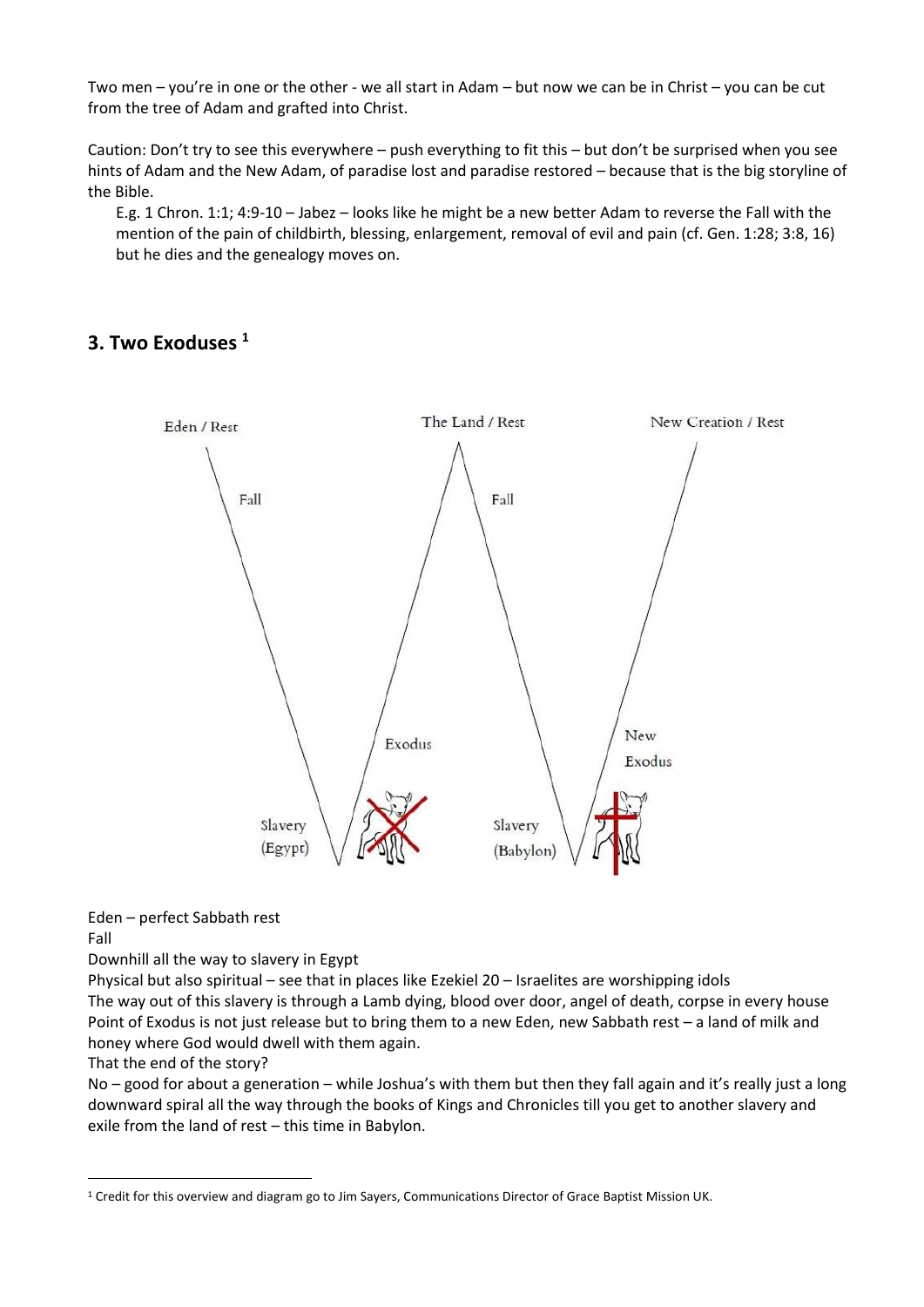But the prophets promise a new Exodus followed by a new Eden and a new Creation – Jer. 16:14-15//; Isaiah 11; 40; 65

They come back 70 years later but it never as good as the prophets said – it's ok but it's nothing even close to the glory that was promised & particularly Neh. 9:36: "Behold, we are slaves this day; in the land that you gave to our fathers to enjoy its fruit and its good gifts, behold, we are slaves."

Then hundreds of years later John the Baptist cries out "Behold – the Lamb of God"

Jesus stands on a mountain with Moses and Elijah and discusses his coming 'exodus' (Luke 9:31 – Greek word for departure).

Then a few months later you get to the time of Passover, and the Lamb of God is slain, and they even raise a hyssop branch up to him (exactly what was used to paint the blood over the doorposts) and none of his bones are broken (cf. Ex. 12:46) – he is slain instead of you and me so that we would be freed from bondage to sin and death and the devil and brought to the promised land, the new greater Sabbath rest.

That is a great story isn't it?

We like stories but what are the stories we tell in our pulpits? Are they this story?

#### **4. Now and Not Yet – life of faith and tension**

The last part of the diagram (since Christ's death and resurrection) is a bit more complicated than in the 'W' diagram…

## Now and not yet



Such an important thing for us to get our heads around

The Exodus has happened and the New Age has started

We have been freed from bondage to hell and the devil – we have been taken out of Adam and grafted into Christ – we are seated with Christ on high – we've been adopted by the Father – we have every spiritual blessing

But we're still here – we're still in our decaying bodies, we still get sick, we still sin, other people sin, there's persecution and disasters, and car accidents, and Jesus is not physically here with us, ruling over everything, this is not The New Creation is it?!?!

Then one day there will be part two of the Exodus – the consummation – when Jesus returns and this age finishes and there is no more pain or crying or suffering and we see Jesus as he is and we are made like him.

For Now - The Kingdom of God, The New Age – is Now and Not Yet

the great sacrifice, the great victory has happened, the promises have all been fulfilled in Christ, we have all the spiritual blessing but much is still ahead

The Book of Hebrews has a lot about this. All the way through there is the paradox that we are already there – at the holy mountain, with access to the most holy place, at the great Rest – and yet we are not yet there, we are still in the wilderness pushing forward, longing for the coming City.

Hebrew 11 gives a Bible overview showing that this has always been the case – all the way from Abel onwards there has been this disconnect/paradox/tension between the now (promises with a little foretaste) and the